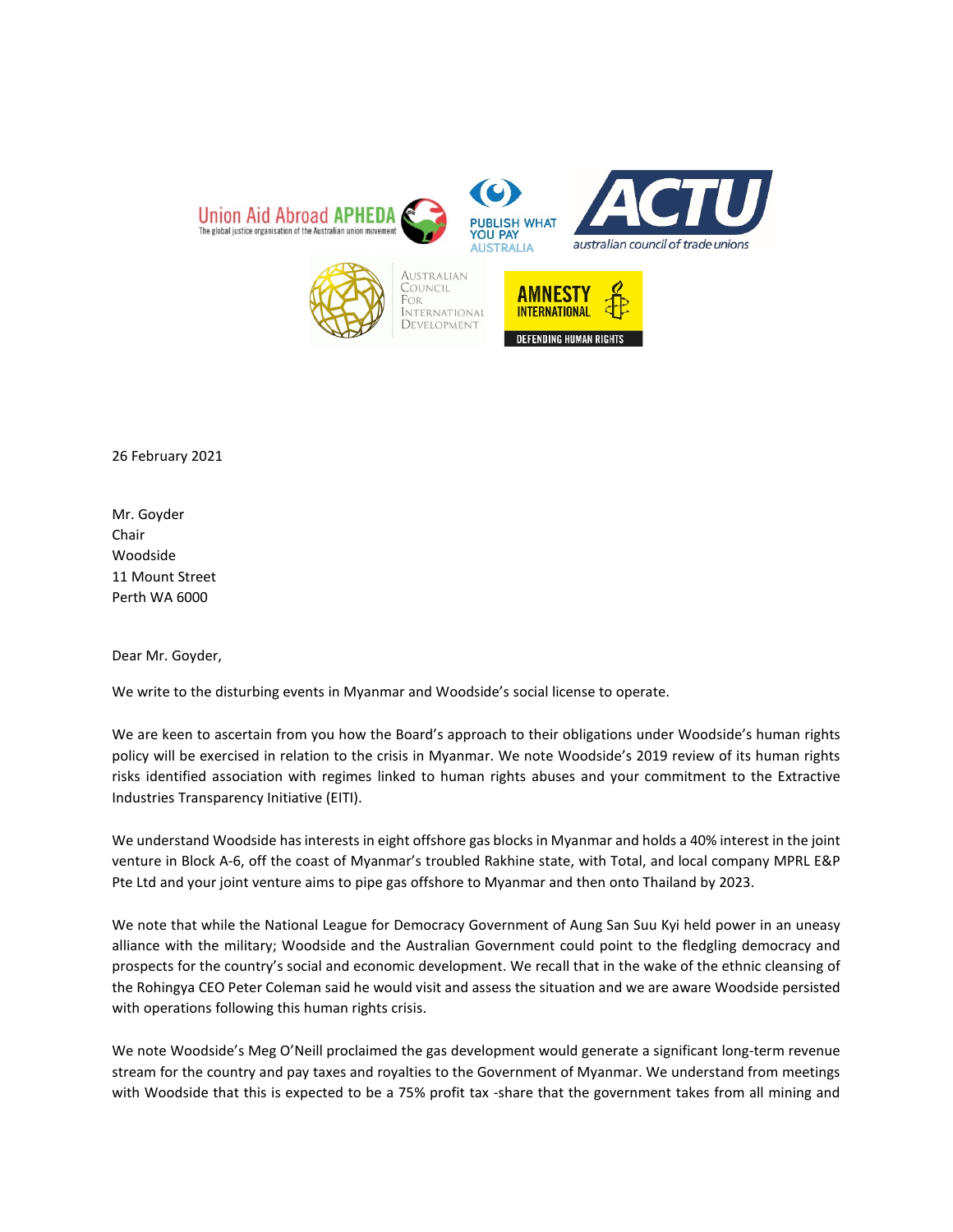Mr. Goyder 26 February 2021 Page 2

drilling. There are also reports that 15% to 20% of the production will go directly to the Myanmar Oil and Gas enterprise as a cash payment.

We draw your attention to the fact that Commander in Chief Min Aung Hlaing and other top military generals are subject to findings by a 2018 UN Fact finding mission of 'a serious risk of genocide' of the Rohingya in the north of Rakhine State, as well as for crimes against humanity and war crimes against other ethnic minorities. Over 800,000 Rohingya refugees still languish in squalid camps in Bangladesh traumatised by systematic mass killings and rapes in 2017.

We note that the same Commander in Chief Min Aung Hlaing has seized Government in an unconstitutional coup arresting State Counsellor Aung San Suu Kyi and the President, and over 500 others including elected representatives. We note that this coup by the Tatmadaw is widely opposed by the citizens of Myanmar who are expressing their opposition as part of the Civil Disobedience Movement.

You would also be aware of the ethical decision by brewing giant Kirin to terminate its joint with the Myanmar military venture through MEHL, stating publicly Kirin was "deeply concerned by the recent actions of the military in Myanmar, which are against our standards and human rights policy".

Two weeks ago, the United Nations' Special Rapporteur for Myanmar Tom Andrews called on "Businesses and investors should suspend or terminate activities with the Myanmar junta when the risk of involvement in serious human rights abuses can no longer be reasonably managed."

This is consistent with the obligations outlined in the *UN Guiding Principles on Business and Human Rights* and the *OECD Guidelines for Multinational Enterprises*, which state that businesses have a responsibility to seek to prevent or mitigate adverse human rights impacts that are directly linked to their operations by their business relationships, even if they have not contributed to those impacts.

Given the facts above, we were disturbed that CEO Coleman's recent comments on the crisis strangely echo the Myanmar Generals' own justifications for the coup claiming fraud:

"I understand [the Army] put together quite an extensive folder of grievances around the election that they wanted to be heard, and they weren't being heard. They were pushed up against a difficult decision point, the day of the coup was the day the new parliament was due to proceed."

This claim is not held to be credible by the UN, independent election observers, foreign Government observers and Myanmar's own election commission who declared and endorsed the results of the November 2020 election.

The Tatmadaw's claims of fraud were a pretext for violence on democracy and now, frighteningly, they threaten their own citizens as the national protest calling for a release of Aung San Suu Kyi, other government leaders and detained members of civil society.

As a major Australian Resource Company, listed on the ASX, with a Board sanctioned human rights policy and commitment to transparency, we ask the Board of Woodside the following questions:

1. Is it tenable for Woodside to maintain a joint venture under auspice, with a Government led by a junta accused of genocide by the UN?